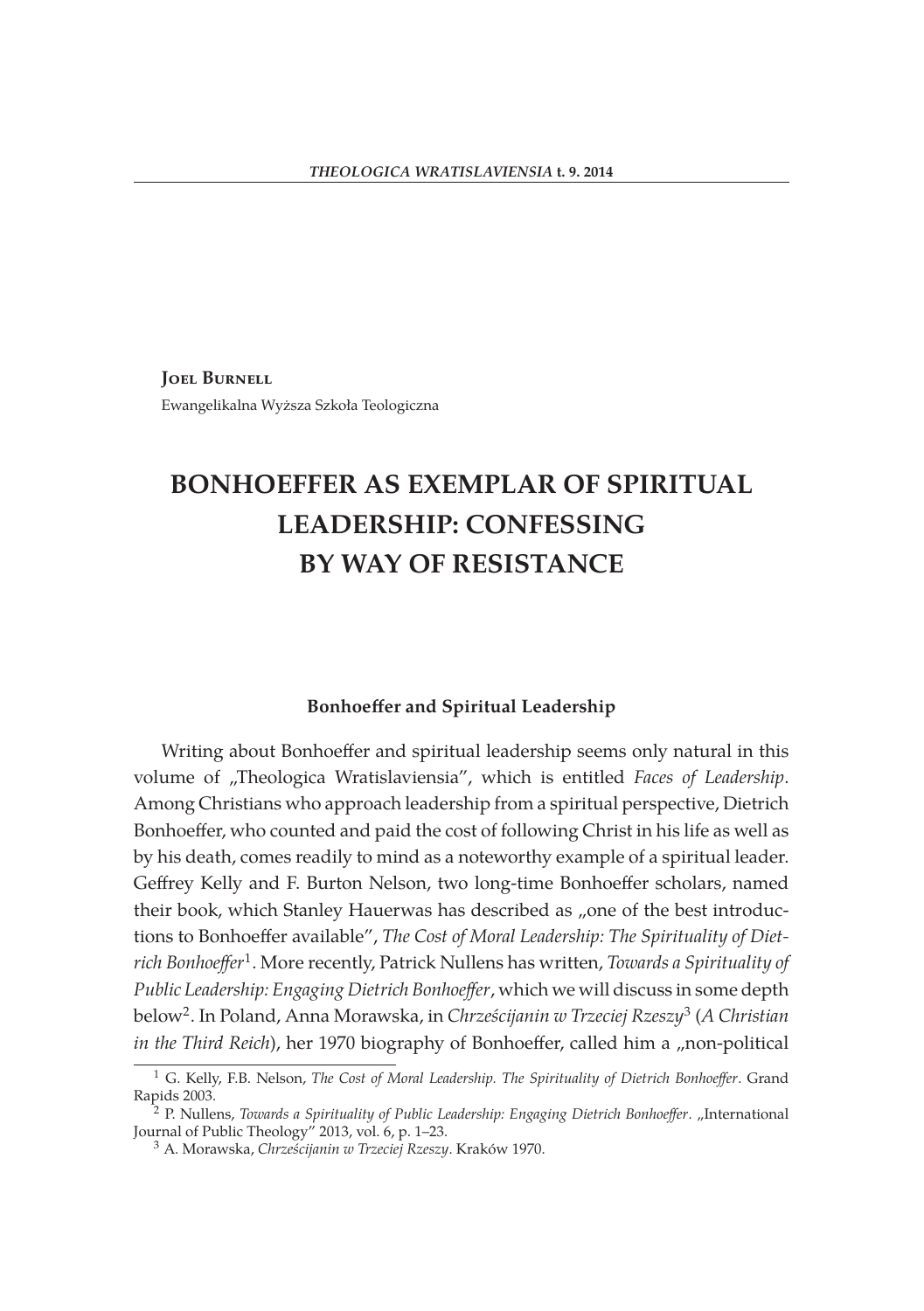politician", who practiced "metapolitics", a phrase which the late Tadeusz Mazowiecki would later define as representing "the moral presuppositions that [...] lie beneath and determine every political program"4. Together with *Wybór pism*<sup>5</sup> (*Selected Works*; a translation of selected Bonhoeffer texts edited by Morawska), the influence of *Chrześcijanin w Trzeciej Rzeszy*, on the Polish opposition movement clearly demonstrates the impact of Bonhoeffer's life and legacy as a spiritual  $leader<sup>6</sup>$ .

Bonhoeffer modeled leadership spirituality in many contexts, not the least of which was the illegal preachers' seminary in Finkenwalde (today's Szczecin-Zdroje), where he taught and mentored young Lutheran pastors-to-be. His well-known classic *Discipleship* was based on lectures he prepared for his students. Wesley Hill, in a recent review of Charles Marsh's new biography of Bonhoeffer, *A Strange Glory*7, writes:

Bonhoeffer's *Discipleship* was a call to interpret the Lutheran *sola fide* [... ] as necessitating ethical action. Or perhaps that's putting it too pacifically; Marsh describes the book as "a polemic against the Lutheran tendency to portray faith as a refuge from obedience". It was a collection of "exercises actualizing the Sermon on the Mount" for dark times. Bonhoeffer was calling his students not only to denounce Nazi ideology but to steel themselves for prophetic actions of opposition to Hitler's regime to which they would all, eventually, be driven<sup>8</sup>.

Bonhoeffer's spirituality led him encourage his students to engage, as he himself did, in the ecclesial and political opposition movement to the German Nazi regime, where as we will see later in this paper, "resisting by way of confession" came to require "confessing by way of resistance".

Before we begin in earnest, however, it is important to ask what we can and cannot expect to learn about leadership from a study of Bonhoeffer's life and legacy. Bonhoeffer did not propose an instrumental, use of religion to promote one's person, party or cause. He offered neither casuistic answers to the moral dilemmas of leadership, nor a pragmatic program for leaders to follow on the road to success. As Nullens declares, "Bonhoeffer would be reluctant to [...] provide the Christian professional with all kinds of specific moral directions and concrete advice; rather,

<sup>&</sup>lt;sup>4</sup> T. Mazowiecki, Nauczył się wierzyć wśród tęgich razów. ,Więź" 1971, vol. 12, p. 5–21.

<sup>5</sup> D. Boenhoeffer, *Wybór pism*. Ed. A. Morawska. Kraków 1970.

<sup>6</sup> For more on this subject, cf.: J. Burnell, *Dietrich Bonhoeffer and the Polish Opposition* (*1968–1989*). In: *Bonhoeffer and Interpretive Theory*. Ed. P. Frick. Frankfurt am Main 2013.

<sup>7</sup> C. Marsh, *Strange Glory: A Life of Dietrich Bonhoeffer*. New York 2014.

<sup>&</sup>lt;sup>8</sup> W. Hill, *The Full This-Worldliness of Life.* "Books and Culture" 2014, September-October http://www.booksandculture.com/articles/2014/sepoct/full-this-worldliness-of-life.html?utm =gallireport&utm medium=Newsletter&utm term=13334349&utm content=300571632&utm campaign=2013 [accessed 12.09.2014].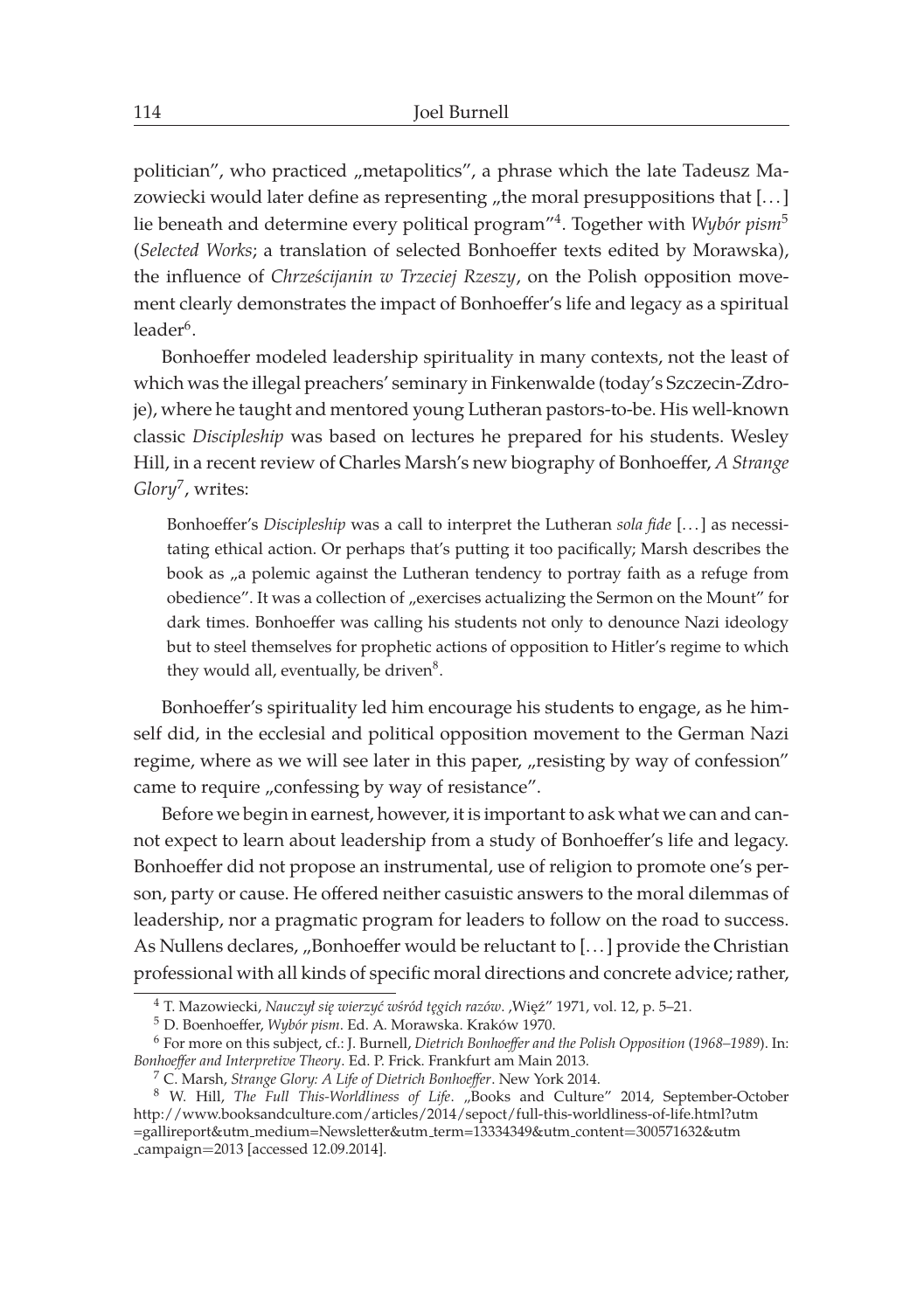the more important issue for him would be to embed the Christian professional in the Christ-reality"9. Instead, he taught a principled ethos, which guides a leader's attitudes and actions, and exemplified an authentic spirituality, which motivates a leader in all areas of life. The standard of his life, and hence of his leadership spirituality, was truly an "embodied obedience to the person of Jesus" $10$ .

## **Bonhoeffer and a Christian Paradigm for Leadership Spirituality**

Writing on spiritual leadership faces two challenges from the outset, how to define "spiritual" and how to define "leadership". Patrick Nullens observes that even Burton and Nelson, authors of *The Cost of Spiritual Leadership*, seem to struggle on both accounts<sup>11</sup>. Nullens writes,  $\mu$ spirituality overlaps with religion but is still distinct: spirituality is a personal life principle with a transcendent dimension; religion is a collective system of organized belief and worship"12. His choice to discuss leadership spirituality instead of spiritual leadership points to a fundamental truth; spirituality always has an existential component that goes beyond worldview issues $^{13}$ .

Nullens proposes a "Christian paradigm for leadership spirituality", which following Schneiders<sup>14</sup> is characterized by four major components:  $n$ a leader's sense of reality, sense of a higher calling, a sense of belonging, and a sense of morality"15. While this is a promising approach for leadership spirituality in general, and research has indeed shown that "leaders who engage in spiritual practices are both more ethical and more effective" $16$ , Nullens argues that, "one cannot expect the discipline of leadership studies to provide content for authentic spirituality"<sup>17</sup>. Concerned to move beyond generalities to craft a  $C$  h r i s t i a n paradigm for leadership spirituality, he turns therefore to Bonhoeffer, who as he argues provides each of these components with an "explicitly Christocentric content". We will first examine that content, before applying Nullens' model of spiritual leadership to Bonhoeffer's engagement in ecclesial and political opposition movement to the Hitler's Nazi regime.

<sup>9</sup> P. Nullens, *Towards a Spirituality. . .*, p. 23.

<sup>10</sup> *Ibidem*, p. 8.

<sup>11</sup> *Ibidem*, p. 10.

<sup>12</sup> *Ibidem*, p. 5, ftn. 18.

<sup>13</sup> *Ibidem*, p. 8.

<sup>&</sup>lt;sup>14</sup> S.M. Schneiders, *Religion vs. Spirituality: A Contemporary Conundrum.* "Spiritus: A Journal of Christians Spirituality" 2003, vol. 3, fasc. 2, p. 163–185.

<sup>15</sup> P. Nullens, *Towards a Spirituality. . .*, p. 5.

<sup>16</sup> *Ibidem*, p. 6.

<sup>17</sup> *Ibidem*, p. 5.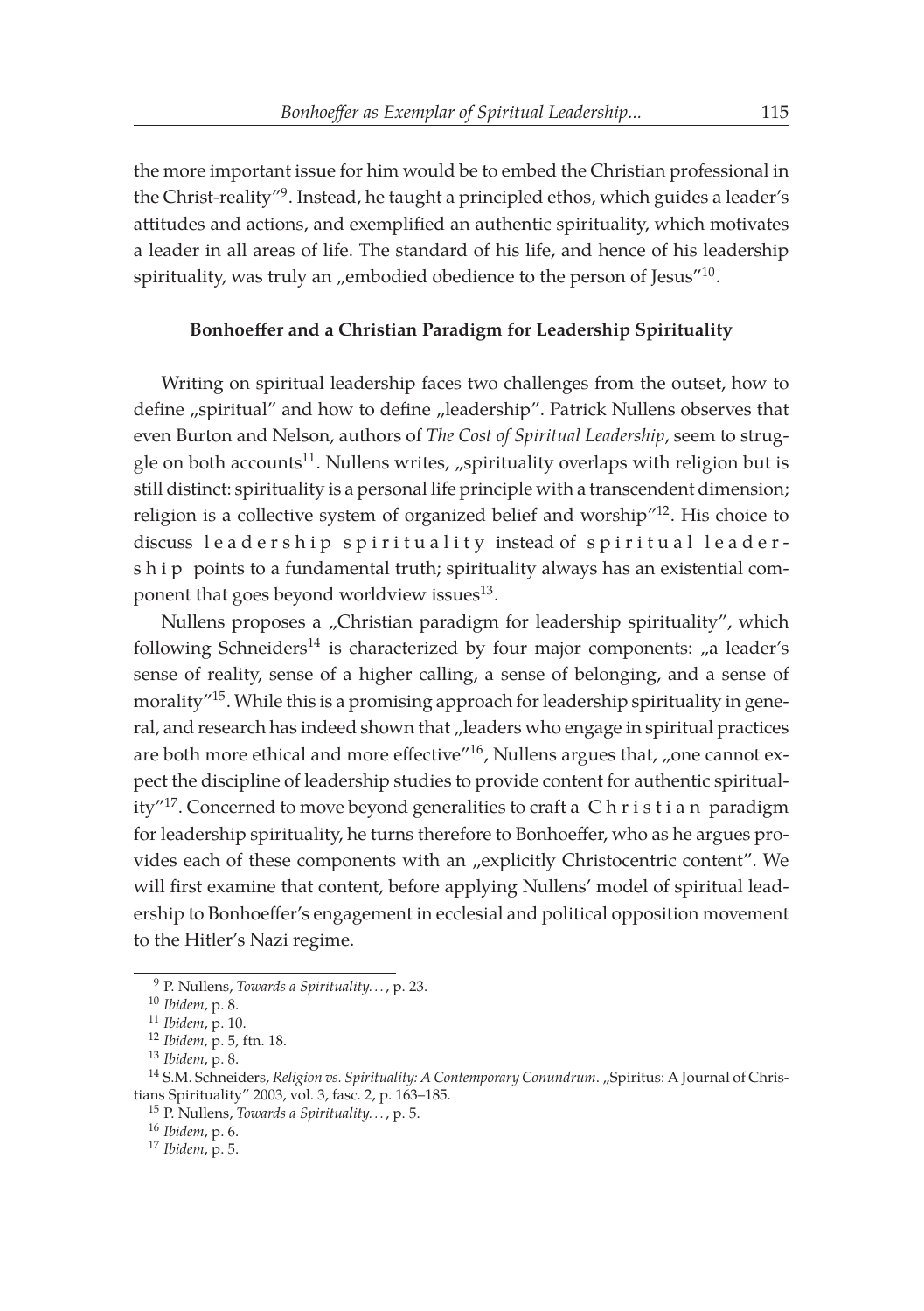## The Four Components of Leadership Spirituality: Bonhoeffer's "explicitly **Christocentric content"**

A sense of reality: Following Schneiders, Nullens declares that spirituality is "fleshed out reality in relation to the reality of God as a transcendent being acting in the world"<sup>18</sup>. Bonhoeffer consistently fought against the error of dualistic thinking, which separates the world into sacred and secular spheres, for God in Christ has entered into the world and reconciled it to Himself. As Mazowiecki writes, Christ is revealed in the gospel not as a mere "hypothesis", but ", as reality uniting division, as the redeeming and reconciling Word. The world is of age, but only through entering into the reality of the Cross of Christ is it freed from the ever renewed tendency to self-deification: worldliness as a value becomes Christian through the measure of humanity which Christ is for the world"<sup>19</sup>. Jan Kło- czowski adds,

In Christ the world and humanity have been called into existence and in Him they have been once again reconciled with God. Only in Him does nature regain its naturalness, beauty and spontaneity. It is faith that causes us with all our strength to engage in the worldly sphere, in the world, not on its borders in the intimacy of a pietistic heart, but in its full glory; [it is faith that] causes us to enter into the whirlwind of  $life^{20}$ .

Bonhoeffer's dialectic of incarnation and crucifixion, the dialectic of God revealed in Christ, both affirms human dignity and guards it from the danger of self-deification. Yet the incarnate, crucified and risen Christ is himself the reality that overcomes the division between secular and sacred, and who reconciles humanity with God. One implication of this Christocentric view of reality is that all our relationships with other human beings are mediated through Christ. Nullens brings out the significance of this for leadership spirituality.

Of course, each person, each employee has a value in themselves as human beings created in God's image, but from our Christian spirituality we can take it even further: we relate to them through Christ who was there for the other. Servant leadership is more than just a moral option or an inspiring model of leadership, it is an inevitable consequence of the one reality in which we as Christians live<sup>21</sup>.

A sense of higher calling: Nullens argues that leadership spirituality does not arise from a career choice but rather from  $\mu$  sense of calling for

<sup>18</sup> *Ibidem*, p. 9.

<sup>19</sup> T. Mazowiecki, *Nauczył się wierzyć. . .* , p. 19–20.

<sup>&</sup>lt;sup>20</sup> J. Kłoczowski, *Lekcja Bonhoeffera. "Znak"* 1971, vol. 4, p. 517.

<sup>21</sup> P. Nullens, *Towards a Spirituality. . .*, p. 15.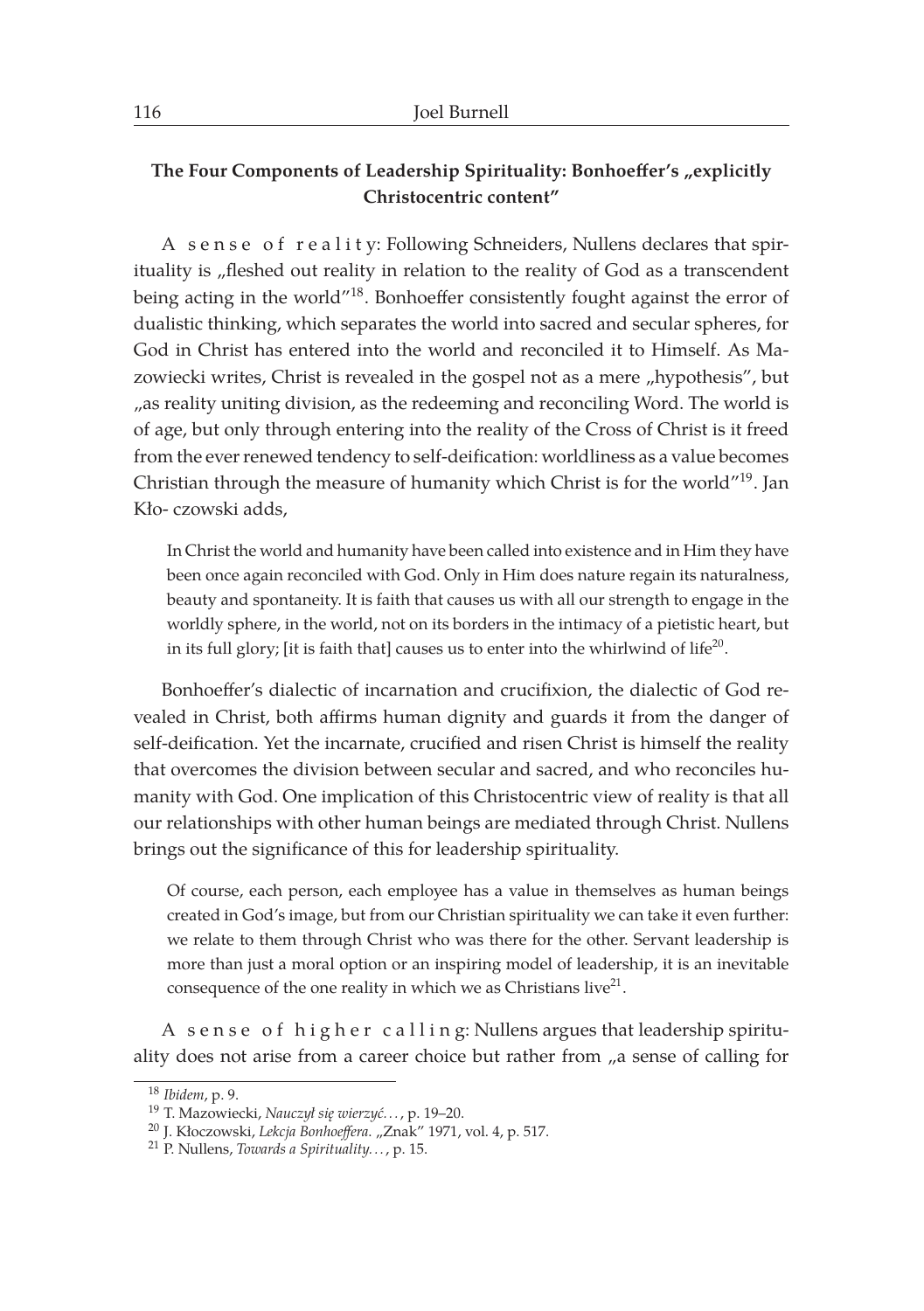a higher purpose [which] generates an intrinsic motivation for leading others towards a common goal $^{\prime\prime\prime\prime}2$ . The radicalism of Christ's call to "come and follow" does not distance us from this world but instead thrusts us headlong into life in the here and now. If, as Bonhoeffer declared, Christ is "God-for-us" and "the man-for-others", then Christ's followers are called to live for others, freely and responsibly. In *History and Good*, Bonhoeffer declares that the Christian, no longer torn between the "Christian" and the "worldly", which are reconciled in Christ, joyously responds to God's revelation in Christ, which is addressed to the total person and provides a Christological foundation for responsibility towards oth $ers<sup>23</sup>$ . Bonhoeffer defines such responsibility as, "vicarious representative action" (*Stellvertretung*), which is based on freedom and the social bonds that tie one to God and to other human beings<sup>24</sup>, and is ultimately grounded in Jesus Christ<sup>25</sup>.

As Chapman notes, Bonhoeffer's belief that "the world come of age is paradoxically linked with a sense of Providence, in that the Lord of history summons human beings into partnership to fulfill his will in shaping the world"26. De Gruchy, who called this approach Bonhoeffer's "dialogical character of providence"<sup>27</sup>, holds that by combining belief in providence with human freedom and responsibility, Bonhoeffer avoids both "passive fatalism" and an all-inclusive view of sovereignty that attributes every event to God's prescriptive will. The Lord of history, who is free to work when and how he chooses, invites human beings to participate in making history. As De Gruchy summarizes: "Man is set free by God to make history *etsi deus non daretur* (i.e., as if God were not involved). There is no guarantee of success; it is rather a calling to accountability and deputyship"28. This matches Bonhoeffer's own experience of providence and God's guiding hand, expressed in his moving declaration: "It may be that the day of final judgment will dawn tomorrow; in that case, we shall gladly stop working for a better future. But not before"29.

For Bonhoeffer, Christ's call to discipleship and costly grace leads inexorably to an ethic of responsibility, which includes a spiritual leader's responsibility to-

<sup>22</sup> *Ibidem*, p. 9.

<sup>23</sup> Cf. D. Bonhoeffer, *Ethics*. Dietrich Bonhoeffer Works English Edition [further DBWE] 6. Minneapolis 2005, p. 252–253.

<sup>24</sup> *Ibidem*, p. 257.

<sup>25</sup> *Ibidem*, p. 258.

<sup>&</sup>lt;sup>26</sup> G.C. Chapman, *Hope and the Ethics of Formation: Moltmann as an Interpreter of Bonhoeffer. "Studies* in Religion" / "Sciences Religieuses" 1983, vol. 12, fasc. 4 Fall, p. 453.

<sup>27</sup> J. de Gruchy, *Providence and the Shapers of History*. In: idem, *Bonhoeffer and South Africa*. Grand Rapids 1984, p. 60.

<sup>28</sup> *Ibidem*, p. 62.

<sup>29</sup> D. Bonhoeffer, *Letters and Papers from Prison*. New York 1971, p. 15–16.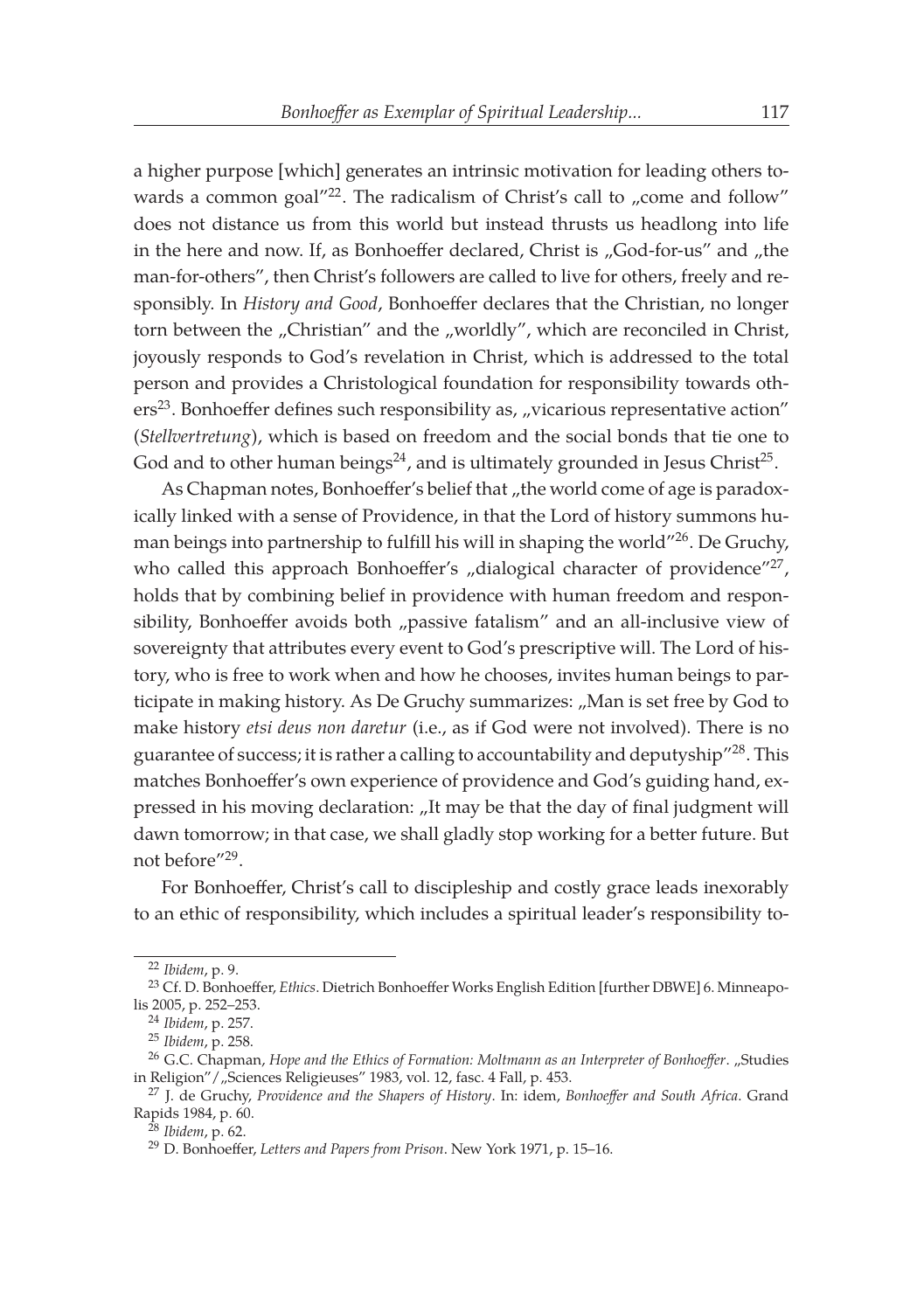wards his or her own community, but towards the world as well. As Nullens summarizes:

From a leadership perspective "responsibility" becomes a key term. Companies are responsible to many stakeholders, politicians not only have a commitment to their constituency but to whole nations and beyond. Christian leaders need courage as they take tough decisions, as for instance in the war against terrorism or closing a whole branch of a multinational corporation. An ethic of responsibility is one that measures carefully the consequences of our actions, even beyond our own generation<sup>30</sup>.

A sense of belonging: Leadership spirituality also requires a deep sense of belonging; as Nullens writes  $n$ it is a spirituality of community"<sup>31</sup>. Contrary to the popular hymn, which declares, "this world is not my home", Christian leaders belong to two worlds, which have nevertheless been reconciled in Christ. Among secular writers, there is a lively interest in and discussion of spiritual leadership, yet, in keeping with the spirit of the age, more often than not this focuses on a leader's own spiritual practices, personal "authenticity", and self-realization. To counter such individualistic (private) and other-worldly (escapist) spirituality, Bonhoeffer argued that to be in Christ is to belong to his body. As he wrote in *Eight Theses on Youth Work in the Church, "Being in the church-community means being* in Christ; being in Christ means being in the church-community" $32$ . And those who aspire to the example and teaching of Christ must also to live in the world as he lived, i.e. for-others.

Nullens declares that Bonhoeffer, "through his Christological ethics and spirituality [... ] provides a theological grounding for an introverted as well as an extraverted dimension of Christian social engagement: one identifies with the church internally and with God's world externally, yet both forms of identification are spiritual acts<sup>733</sup>. He goes on to suggest at least two ways in which Bonhoeffer can help Christian leaders navigate life in the Church and in society. The first applies Bonhoeffer's comments on , the discipline of the secret" to life in the church community, where "spirituality is taught and formed", and to quiet witness in the workplace, where "soberness in the use of religious language and humility and respect for ethical but secular colleagues fit Bonhoeffer's view of Christian spirituality"34.

<sup>30</sup> P. Nullens, *Towards a Spirituality. . .*, p. 16.

<sup>31</sup> *Ibidem*, p. 9.

<sup>32</sup> D. Bonhoeffer, *Eight Theses on Youth Work in the Church*. DBWE 12. Minneapolis 2009, p. 516.

<sup>33</sup> P. Nullens, *Towards a Spirituality. . .*, p. 18.

<sup>34</sup> *Ibidem*, p. 19.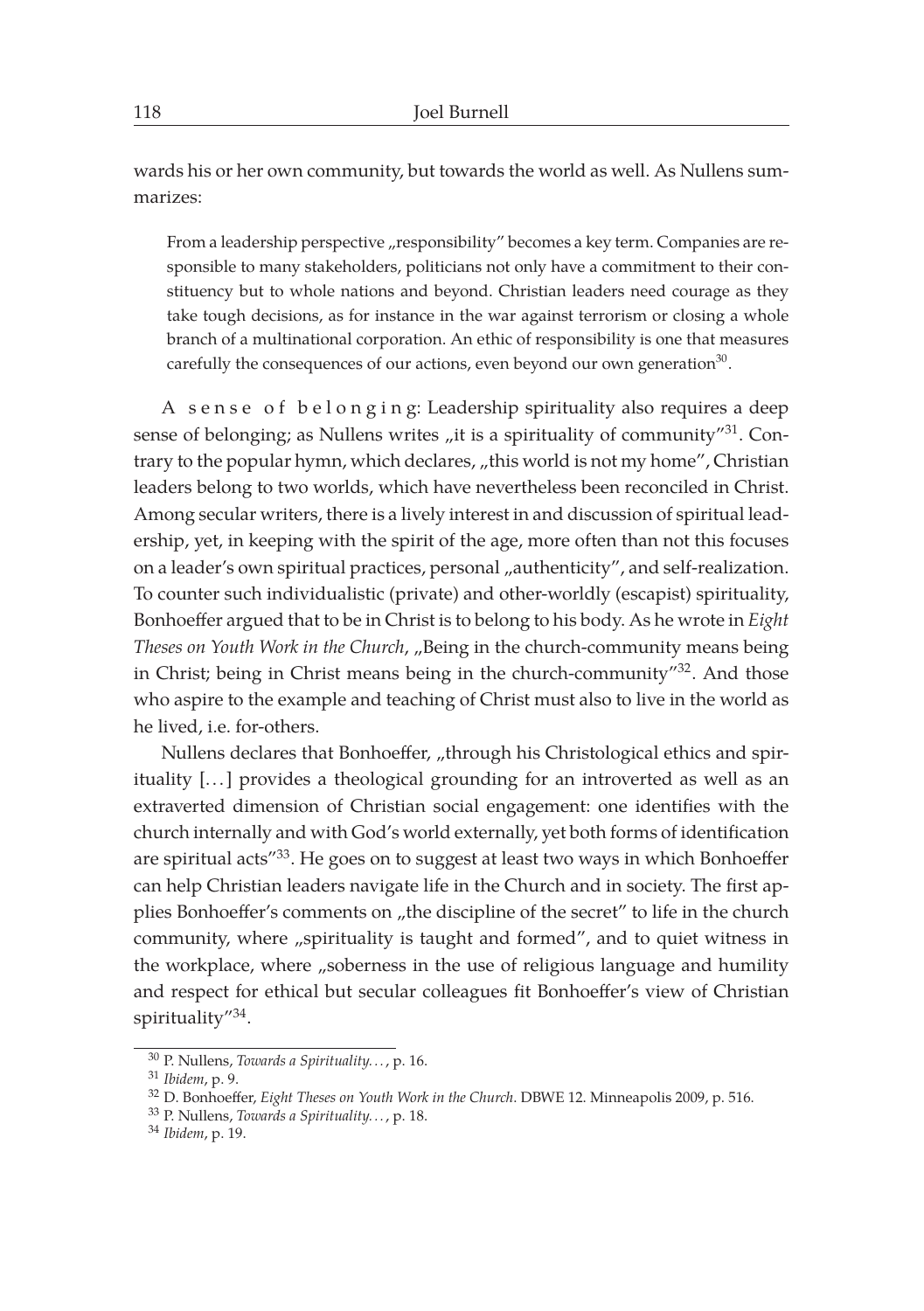Secondly, although Bonhoeffer was also a man of prayer, he "disliked the notion of prayers as a *Deus ex machina*, a stop-gap God that intervenes on our request and when we need it<sup>"35</sup>. In both the incarnation and the cross, God is revealed not in power but in weakness. Yet God's "weakness" is neither passive nor helpless. Christ willingly suffered and bore our suffering in free responsibility and *Stellvertretung*. By allowing himself to be "pushed out of the world onto the cross", Christ became again the center of history, who reconciled human beings to each other, to creation, and to God. Abuse of religious position and authority takes many forms, from the presumption that God is at our beck and call, to "spiritual" coercion of the faithful. Bonhoeffer's Christological approach thus provides a necessary corrective to a theology of glory and power. For Christian leaders, it supplies the resources needed to resist temptations to abuse power and defend privilege, and to avoid manipulating and exploiting the very ones they are called to serve. Nullens writes:

Bonhoeffer's critique of false pietism and stopgap faith is important for every Christian leader. Our prayers should be, in the first place, an expression of relationship and belonging. In our prayers we profess our faith and trust in God, but God does not answer us at a whim. [...] Leaders tend to exaggerate their own importance and often use coercive power with their followers. In the same sense prayers can degenerate to mere faith claims, attempts to persuade God to fulfill one's own purposes; yet, we have to learn the humble lesson that God is the other, the different one, who in divine sovereignty fulfills divine plans for this world $36$ .

A sense of m or a l i t y: Leadership spirituality also has a moral component, namely a "deeply rooted understanding of purpose, goodness and evil<sup> $n37$ </sup>. Bonhoeffer had a front-row view of the thoroughgoing, systemic evil of the Third Reich. Nevertheless, Bonhoeffer's theology and ethics begin with Christ, not with the ethical challenges of his day, which he considered merely the extreme expression of the general crisis of Western civilization<sup>38</sup>.

If Bonhoeffer had a deeply rooted sense of evil, he had an even deeper sense of good and where to find it. In *Christ, Reality and Good*, he declared, "The source of a Christian ethic is not the reality of one's own self, not the reality of the world, nor is it the reality of norms and values. It is the reality of God that is revealed in Jesus

<sup>35</sup> *Ibidem*.

<sup>36</sup> *Ibidem*, p. 20.

<sup>37</sup> *Ibidem*, p. 9.

<sup>&</sup>lt;sup>38</sup> As Plant writes, "For Bonhoeffer the moral crisis that met the eye so appallingly in Nazi Germany was an outcrop of a more disturbing crisis in Human ethics [that] would not dissipate when the Nazis were consigned to the dustbin of history. S. Plant, *Bonhoeffer*. London 2004, p. 111.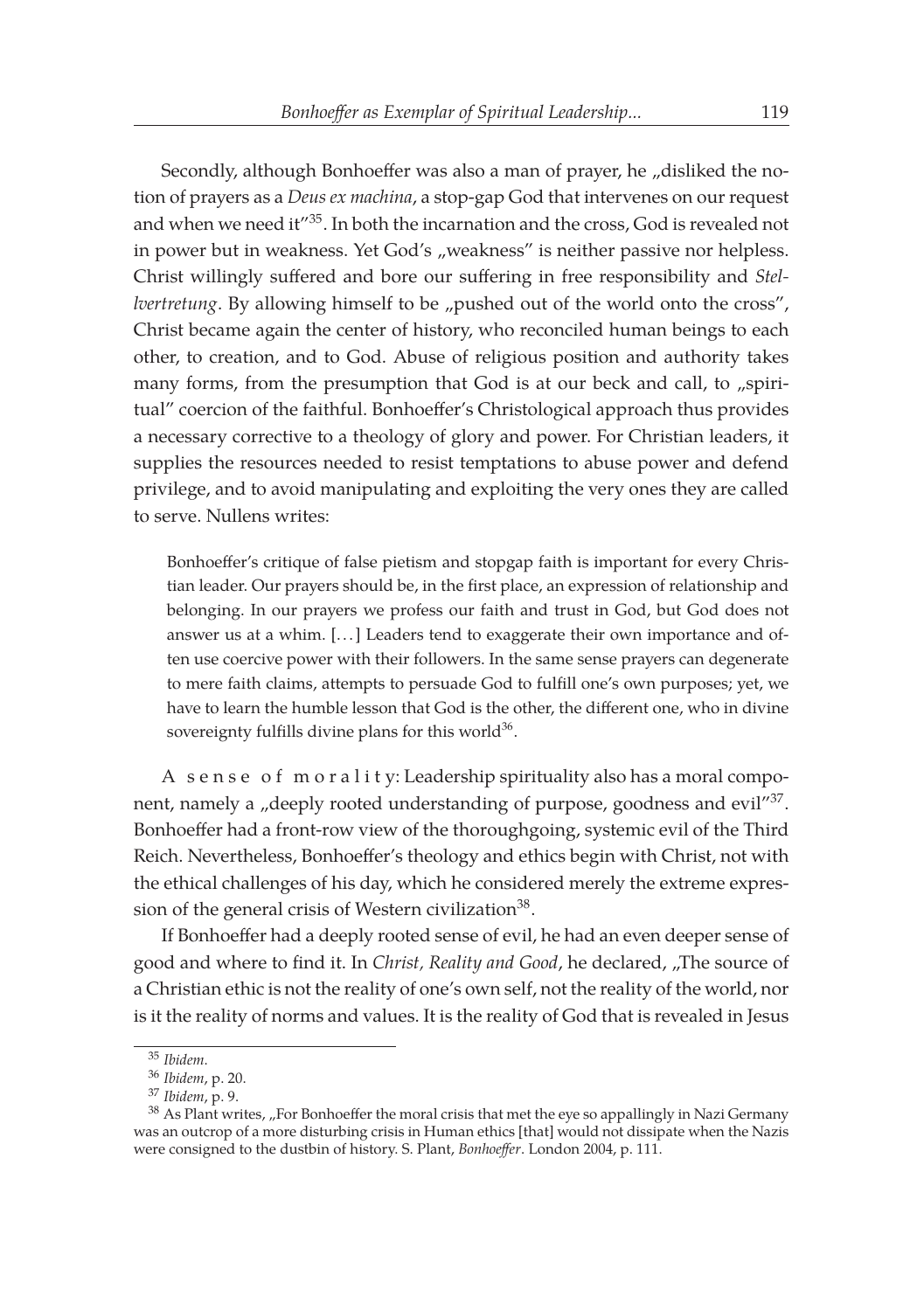Christ"39. His sense of morality goes far beyond a mere intellectual understanding of good and evil. Nor does he understand morality as conforming to Christian principles or implementing a Christian ethical system. Instead, it is the result of the process by which Christ forms us into His image; it is becoming more like Christ in this life.

For the Christian leader, spirituality is rooted in Christ the source, who shapes us in His image. This formation, however, requires active engagement on our part. "What matters", Bonhoeffer asserts, "is participation in the reality of God and the world in Jesus Christ today<sup>140</sup>. This means that Christ's followers are to engage in what he is doing in their lives, community, and world. As Nullens declares, "Bonhoeffer's ethics are ethics of confrontation, resistance and responsibility [...] Christian discipleship as concrete obedience to God's call is the response par excellence to systemic evil in society"41. Nullens draws the following conclusions:

Christian leaders have a prophetic role in this world; as they deal with the orders of creation and use their management skills they announce the kingdom of God. Hence, everything we have to say regarding the orders of the world can only have the effect of preparing the way. Therefore, we should be interested in issues of this world like economic justice, democracy, human rights, sustainable development, immigration issues, fair trade and so  $on<sup>42</sup>$ .

## **Dietrich Bonhoeffer and the Practice of Spiritual Leadership: A Case Study**

Our discussion of Nullens' proposal for a "Christian Paradigm for Leadership Spirituality" supports his argument that Bonhoeffer provides "explicit Christological content" to each of the various aspects of leadership, and hence to leadership spirituality as a whole. Though it would be anachronistic to call this model "Bonhoeffer's paradigm" of leadership, we are allowed to ask how well this paradigm applies to Bonhoeffer's own practice of leadership, as a leader of the Confessing Church and the fledgling ecumenical movement, as the director of the seminary in Finkenwalde, and as a member of the conspiracy to kill Hitler. It was in 1933, following the issuance of the "Aryan Clause", that Bonhoeffer first broached the possibility of active resistance to the Nazis. In *The Church and the Jewish Question*, he wrote:

There are three possible ways in which the church can act towards the state: in the first place, as has been said, it can ask the state whether its actions are legitimate. [...]

<sup>39</sup> D. Bonhoeffer, *Ethics*, p. 49.

<sup>40</sup> *Ibidem*, p. 55.

<sup>41</sup> P. Nullens, *Towards a Spirituality. . .*, p. 21.

<sup>42</sup> *Ibidem*, p. 22.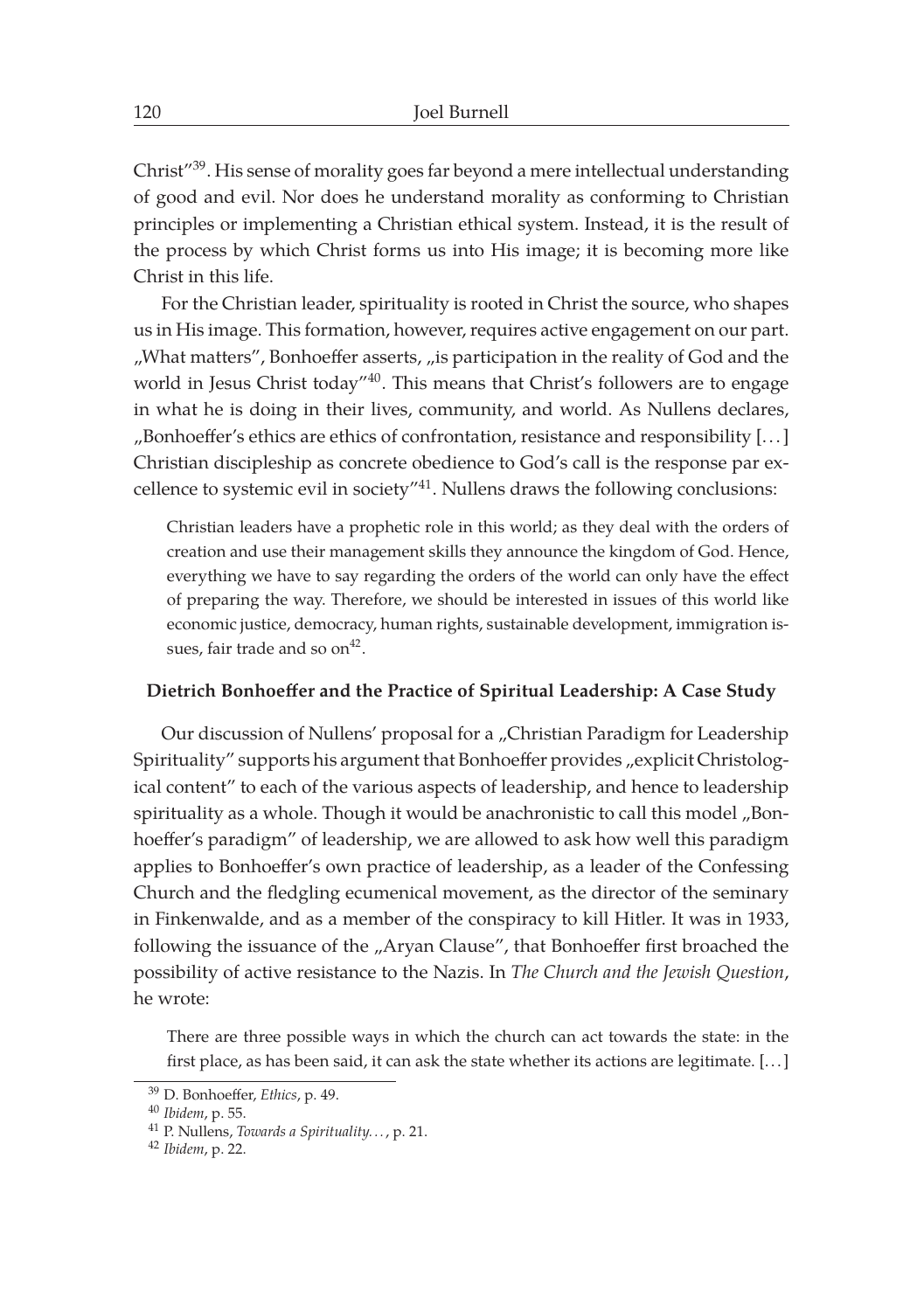Secondly it can aid the victims of state action. [... ] The third possibility is not just to bandage the victims under the wheel, but to put a spoke in the wheel itself. Such action would be direct political action<sup>43</sup>.

From the beginning of the church struggle Bonhoeffer, still calling for peace, left open the possibility of political resistance, the "third way" in which the church can act towards the state. Bonhoeffer's later involvement in the conspiracy would seem to follow naturally from this early position, had he not continued to be an outspoken advocate of non-violence. At the Ecumenical Conference in Fanö in 1934, he called on the Church to proclaim Christ's command of peace, declaring that Christ's word binds Christians of all nations together "more inseparably than people are bound by all the ties of common history, of blood, of class and language"44.

Bonhoeffer drew his pacifism from Scripture, in particular his reflections on the Sermon on the Mount, published in 1937 as *Discipleship*. There he argues that to break the cycle of violence, someone must bear evil without retaliation<sup>45</sup>. Jesus, by instructing the disciples to give up the "right" of retribution, "releases his community from the political and legal order [... ] and makes it into what it truly is, the community of the faithful that is not bound by political or national ties"<sup>46</sup>. Bonhoeffer appeals to the cross to affirm non-resistance and place commitment to Christ above loyalty to one's country: "Only those who there, in the cross of Jesus, find faith in the victory over evil can obey his command"47. Whereas nonresistance foregoes retaliation, Christ's imperative, "Love your enemies" means to act positively in blessing"48. Bonhoeffer reaffirms Christ as the source of vicarious, representative action, which by blessing, doing good, and praying, brings the enemy  $n$ closer to reconciliation with God<sup> $n$ 49</sup>. Cultural Protestantism had diluted this extraordinary love for one's enemies into "loving one's native country, or friendship or profession"<sup>50</sup>, which are expected even of non-believers. These values, shared by non-Christians and Christians alike, are not denied, but rather surpassed by the extraordinary love of Christ's disciples.

In both the Fanö address and *Discipleship*, Bonhoeffer appeals for obedience to Christ's command of peace, and consistently places membership in the commu-

<sup>43</sup> D. Bonhoeffer, *The Church and the Jewish Question*. In: *Dietrich Bonhoeffer: Witness to Jesus Christ*. Ed. J. de Gruchy. Minneapolis 1988, p. 127.

<sup>44</sup> *Ibidem*, p. 142.

<sup>45</sup> D. Bonhoeffer, *Discipleship*. DBWE 4. Minneapolis 2001, p. 133.

<sup>46</sup> *Ibidem*.

<sup>47</sup> *Ibidem*, p. 136.

<sup>48</sup> *Ibidem*, p. 139.

<sup>49</sup> *Ibidem*, p. 141.

<sup>50</sup> *Ibidem*, p. 144.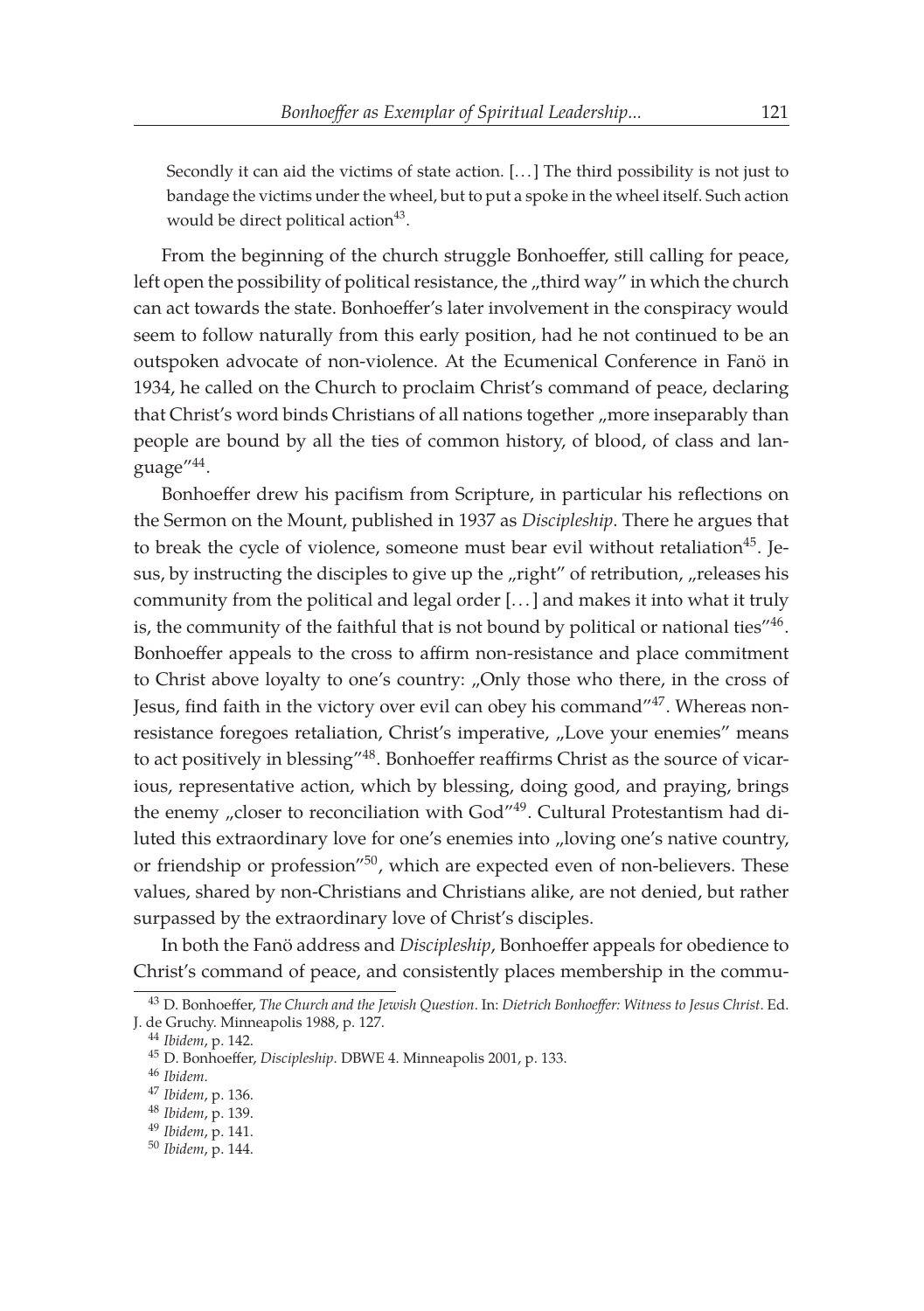nity of Christ over national ties. From the early 1930's, Bonhoeffer argued consistently for a responsible "peace-ethic", while refusing to make non-violence into an absolute principle, which functions apart from obedience to Christ. Instead, he called on the church community and individual Christians alike to discern Jesus' word of command in their concrete historical context. What led him then to "obey Christ" by taking part in a conspiracy to assassinate Hitler?

Clements argues that the question Bonhoeffer faced in joining the conspiracy was "what possible grounds there were for not becoming involved with his close relatives, friends and others who seemed to represent the last possibility of retrieving Germany's name from total ruin"<sup>51</sup>. Bethge affirms that Bonhoeffer's disappointment with the Confessing Church also played a major role in this decision $52$ . Lovin agrees, adding that this influenced Bonhoeffer's move to make responsibility for others rather than obedience to authority the fundamental description of a Christian's life in this world<sup>53</sup>. Pursuing this theme, Lovin argues that Bonhoeffer recognized that in states such as Nazi Germany, which base their claims to authority on the "the will of the people", the issue is no longer one of obedience to legitimate authority but consent, either tacit or explicit, that legitimizes authority<sup>54</sup>. In such a situation, "not obedience, but deputyship, characterizes Christian life in the modern world"55.

Bethge shows that Bonhoeffer's based his understanding of the church-forothers on Christ's role as reconciler, thus making it, like vicarious representative action, imperative for Christ's followers. Tracing the transition from confession to resistance, Bethge notes that he and his comrades initially defended the integrity and freedom of the church against Nazi inroads<sup>56</sup>. Only gradually did they realize that the *status confessionis* might propel them into political action. As Bethge writes, , none of our leaders, including Niemöller and Barth $57$  had said anything in public about co-responsibility that might involve changing the political system. Who at the time, in the face of the pogroms against the Jews, dared to appeal to our political co-responsibility?"<sup>58</sup> As Bethge relates, it was Bonhoeffer who taught the

<sup>56</sup> E. Bethge, *One of the Silent Bystanders?*, p. 19.

<sup>51</sup> K. Clements, *A Patriotism for Today: Dialogue with Dietrich Bonhoeffer*. Bristol 1984, p. 37.

<sup>52</sup> Cf. E. Bethge, *One of the Silent Bystanders?* In: idem, *Friendship and Resistance: Essays on Dietrich Bonhoeffer*. Grand Rapids 1995, p. 58–71.

<sup>53</sup> Cf. R.W. Lovin, *The Christian and the Authority of the State: Bonhoeffer's Reluctant Revisions.* "Journal of Theology for Southern Africa" 1981, vol. 34 March, p. 39–41.

<sup>54</sup> *Ibidem*.

<sup>55</sup> *Ibidem*, p. 43.

<sup>57</sup> Barth's 1938 pamphlet, *Justice and Justification*, justified resistance theologically by identifying National Socialism as a religion. Few in Germany besides Bonhoeffer saw it until after the war. Cf. *ibidem*, p. 29, ftn. 7.

<sup>58</sup> *Ibidem*, p. 21.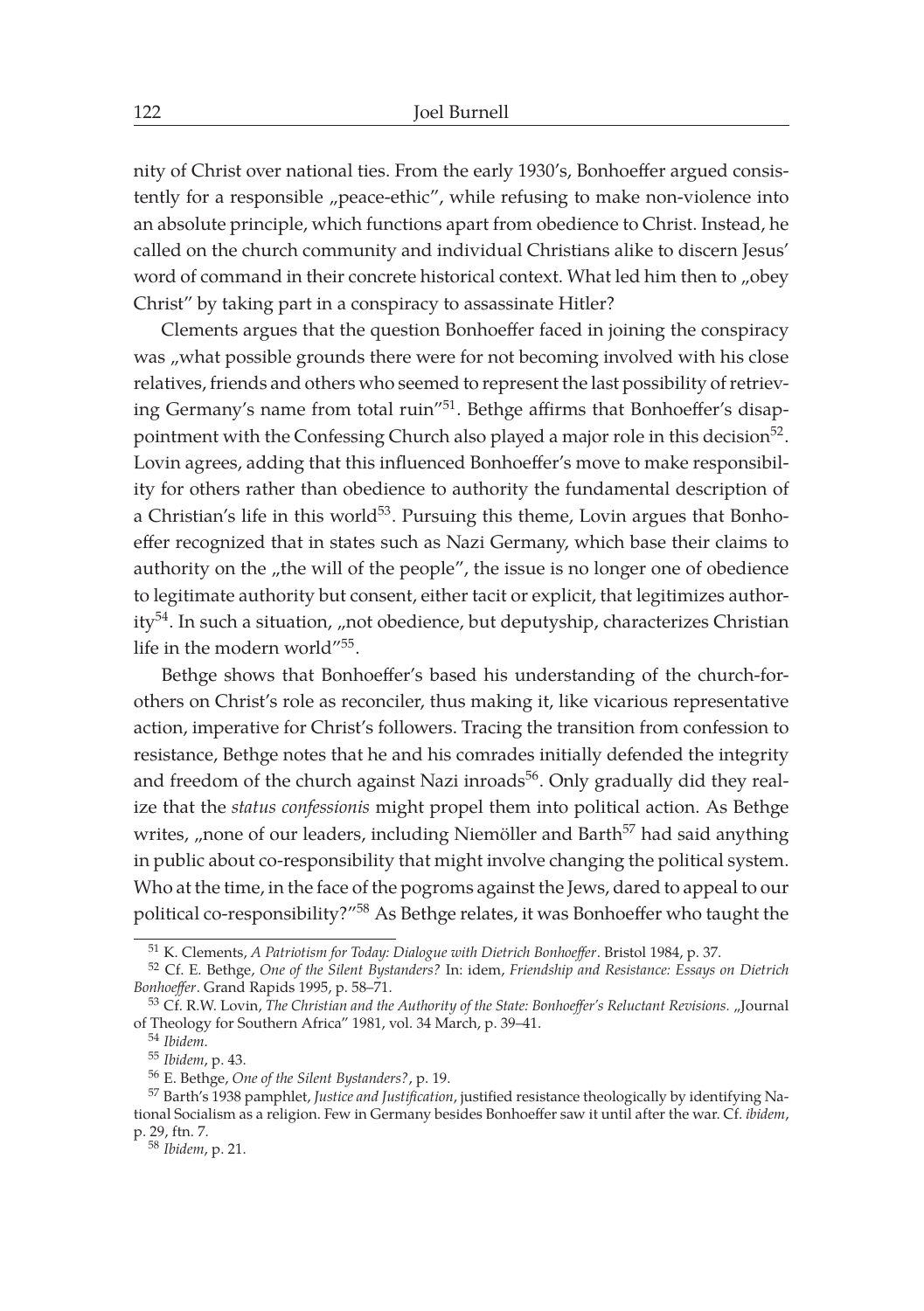students at Zingst-Finkenwalde that speaking for the helpless, the powerless, the persecuted, and the disenfranchised is a necessary result of "our belief in Christ", and an obligation that may lead to political involvement<sup>59</sup>. Gradually it dawned on Bethge and others that "mere confession  $[...]$  meant complicity with the murders". He thus confesses, "And so it became clear where the problem lay for the Confessing Church: We were resisting by way of confession, but we were not confessing by way of resistance"60. His conclusion is chilling:

Between Barmen and Stuttgart the nameless millions lie buried. By leaving out the steps from confession to resistance, one ends up tolerating crimes, turning confession into an alibi and, in view of the injustice committed, an indictment of the confessors $61$ .

The choice to engage in active resistance leaves open the question regarding the means of resistance. Bethge's biography of Bonhoeffer raised some major ethical issues concerning one who had previously been seen as morally unambiguous. Did Bonhoeffer's "involvement in the "great masquerade of evil<sup>"62</sup> compromise the integrity of this modern "Christian martyr"? Few leaders are asked to make such difficult choices in such dark times. Bonhoeffer, who asked himself and his fellow conspirators, "Are we still of any use?", defended the need to make concrete choices, which cannot be determined casuistically, and which often require choosing between good and best, or even between bad and worse. For his part Stanisław Barańczak, commenting on Bonhoeffer's willingness to "dirty" his hands, considered this even more heroic than his defense of the independence and purity of the church community during the period of the "Church Struggle" $63$ .

## **Conclusion**

Nullens "Christian paradigm for leadership spirituality" is characterized by "the leader's sense of reality, a sense of a higher calling, a sense of belonging, and a sense of morality", which arises from and embodies "explicitly Christocentric content" Bonhoeffer's own example of leadership in the church, the ecumenical movement, the underground preachers' seminary in Finkenwalde, and in the conspiracy against Hitler, holds up well when measured by this paradigm.

<sup>59</sup> *Ibidem*, p. 24.

<sup>60</sup> *Ibidem*, p. 25.

<sup>61</sup> *Ibidem*, p. 28.

<sup>62</sup> K. Clements, *A Patriotism for Today. . .* , p. 19. This is a reference to Bonhoeffer's involvement in the conspiracy, centered in the Abwehr, against Hitler and the Nazi regime, and which required dissemblance and deceit on the part of its members, who played the part of serving the Third Reich while in reality trying to overthrow it.

<sup>63</sup> S. Barańczak, *Notatki na marginesach Bonhoeffera*. In: idem, *Etyka i poetyka*. Paris 1979, p. 25.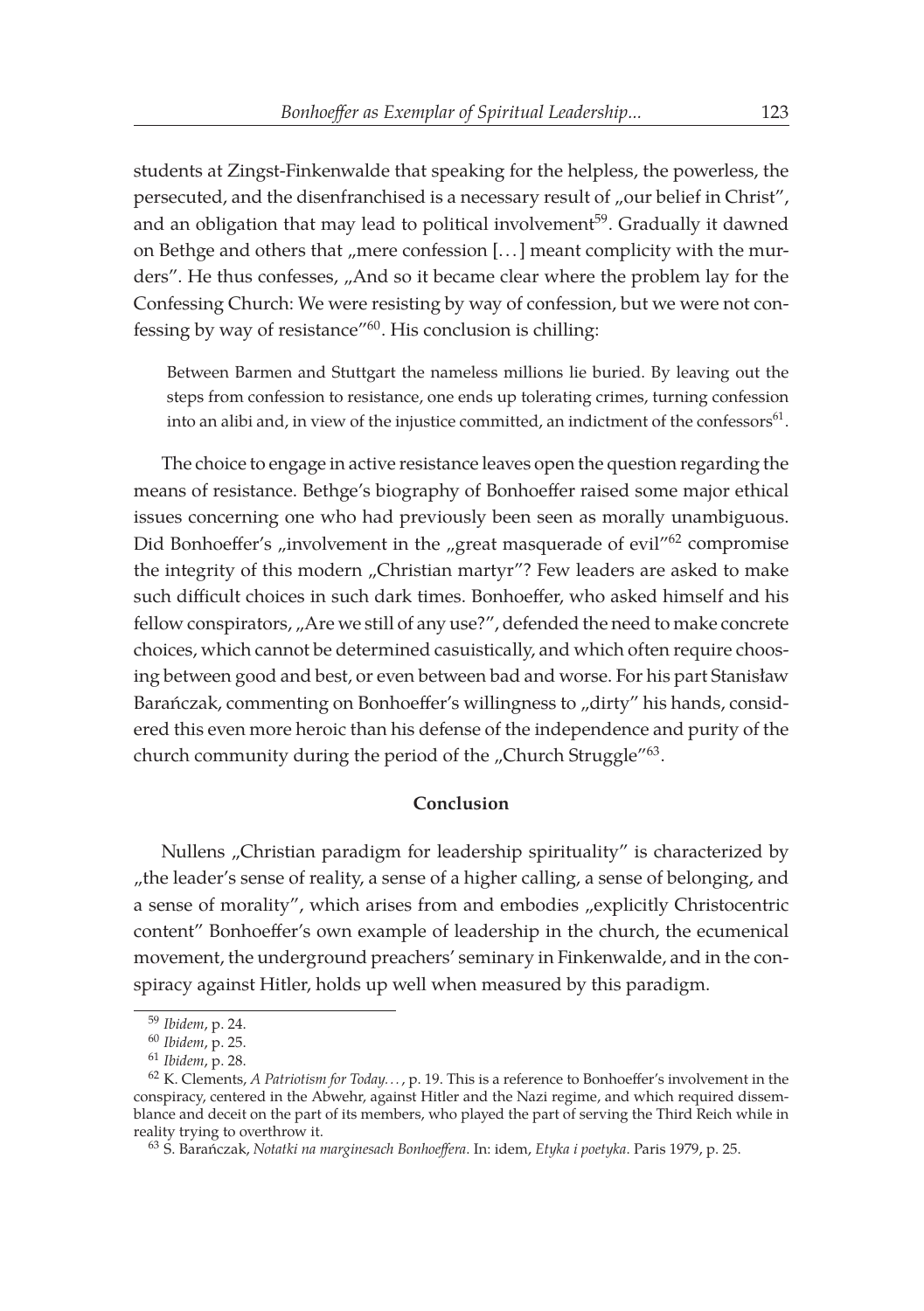Bonhoeffer staked his life on the reality of God as revealed in Jesus Christ, and it is this reality that provides "explicit Christological content" to a paradigm of leadership spirituality. His call to responsible action "reckons with the world as world, while at the same time never forgetting that the world is loved, judged, and reconciled in Jesus Christ by God"64. God in Christ has overcome the conflict between the "worldly" and the "Christian", thus his followers live responsibly in the world, neither abandoning it to cultivate private virtue, nor seeking to establish the Kingdom of God in the place of fallen and redeemed creation<sup>65</sup>.

Bonhoeffer demonstrated "a sense of higher calling". He declared Christ to be Lord of the whole World, not just the Christian ghetto<sup>66</sup>, and refused all attempts to separate reality into sacred and secular spheres. He urged Christians, both individually and corporately, to obey Christ's command to peace, which binds all nations together. Perhaps hardest for his contemporaries to understand and accept, he believed that participation in political resistance could be undertaken in faith and obedience to Christ.

Bonhoeffer's strong sense of belonging is witnessed to by his placing membership in the church community above national ties, and by his extension of one's responsibility towards other human beings to those outside the Church community. He argued that responsible action is directed towards real people in the real world $67$ . His decision to join his family members and friends in the conspiracy against Hitler is a specific application of this sense of belonging, which reveals his strong sense of family ties. Christ's followers are no longer torn between the "Christian" and the "worldly", which are reconciled in Christ, but joyously respond to God's revelation in Christ, which is addressed to the total person and provides a Christological foundation for responsibility towards others<sup>68</sup>. As noted above, Bonhoeffer defines such responsibility as "vicarious representative action", which is based on freedom and the social bonds that tie one to God and to other human beings $^{69}$ , and is ultimately grounded in Jesus Christ<sup>70</sup>.

Bonhoeffer's sense of "morality" (not a term he himself would likely have used) was characterized by his living faith in Jesus Christ, and expressed in obedience to His will and command. As mentioned above, Tadeusz Mazowiecki, in his 1971 review of *A Christian in the Third Reich*, developed Morawska's descrip-

<sup>64</sup> D. Bonhoeffer, *Ethics*, p. 264.

<sup>65</sup> *Ibidem*, p. 264–267.

<sup>66</sup> Idem, *Letters and Papers from Prison*, p. 160.

<sup>67</sup> Idem, *Ethics*, p. 261.

<sup>68</sup> *Ibidem*, p. 252–253.

<sup>69</sup> *Ibidem*, p. 257.

<sup>70</sup> *Ibidem*, p. 258.